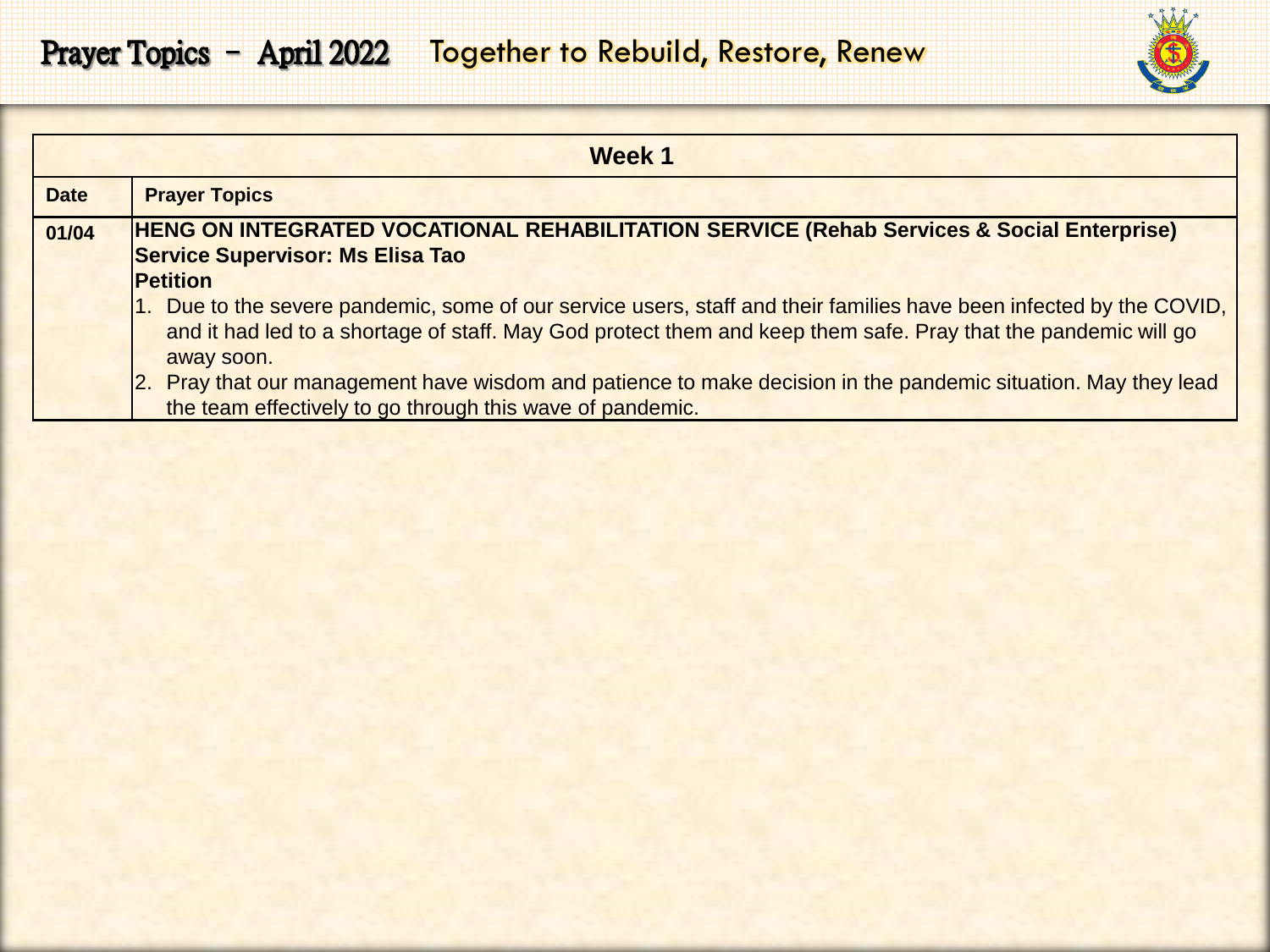

|             | Week 2                                                                                                                                                                                                                                                                                                                                                                                                                                                                                                                                                                                                                                                                                                                                                   |
|-------------|----------------------------------------------------------------------------------------------------------------------------------------------------------------------------------------------------------------------------------------------------------------------------------------------------------------------------------------------------------------------------------------------------------------------------------------------------------------------------------------------------------------------------------------------------------------------------------------------------------------------------------------------------------------------------------------------------------------------------------------------------------|
| <b>Date</b> | <b>Prayer Topics</b>                                                                                                                                                                                                                                                                                                                                                                                                                                                                                                                                                                                                                                                                                                                                     |
| 04/04       | <b>Divisional Headquarters</b><br><b>Divisional Commander: Major Alice Tam</b><br><b>Assistant Divisional Commander: Major Chan Kwok Wai</b><br><b>Petition</b>                                                                                                                                                                                                                                                                                                                                                                                                                                                                                                                                                                                          |
|             | 1. Pray for the evangelical ministry development of DHQ. May God prepare suitable officers, brothers and sisters to<br>serve together.<br>2. Pray for the evangelical ministry development of the Corps. May God use the Corps as the gospel field in their<br>communities. Let more people hear the gospel and know the love of God.                                                                                                                                                                                                                                                                                                                                                                                                                    |
| 06/04       | <b>Tsuen Wan Nursery School</b><br><b>Head: Ms. Evelyn Wong</b><br><b>Petition</b><br>1. Pray for the physical and mental health of our staff. Pray that they will take good care of themselves and their<br>families, so that they can face the pressure and risk of being infected.<br>2. Pray for the physical and mental health of the parents and the children. Pray that they have good health and will<br>not be infected. May the parents have wisdom and patience to take care of their children and assist their children<br>to learn. May God also look after some of the families that are facing the stress of unemployment.<br>May God keep the School as it faces withdrawal from school due to emigration and pandemic situation.<br>13. |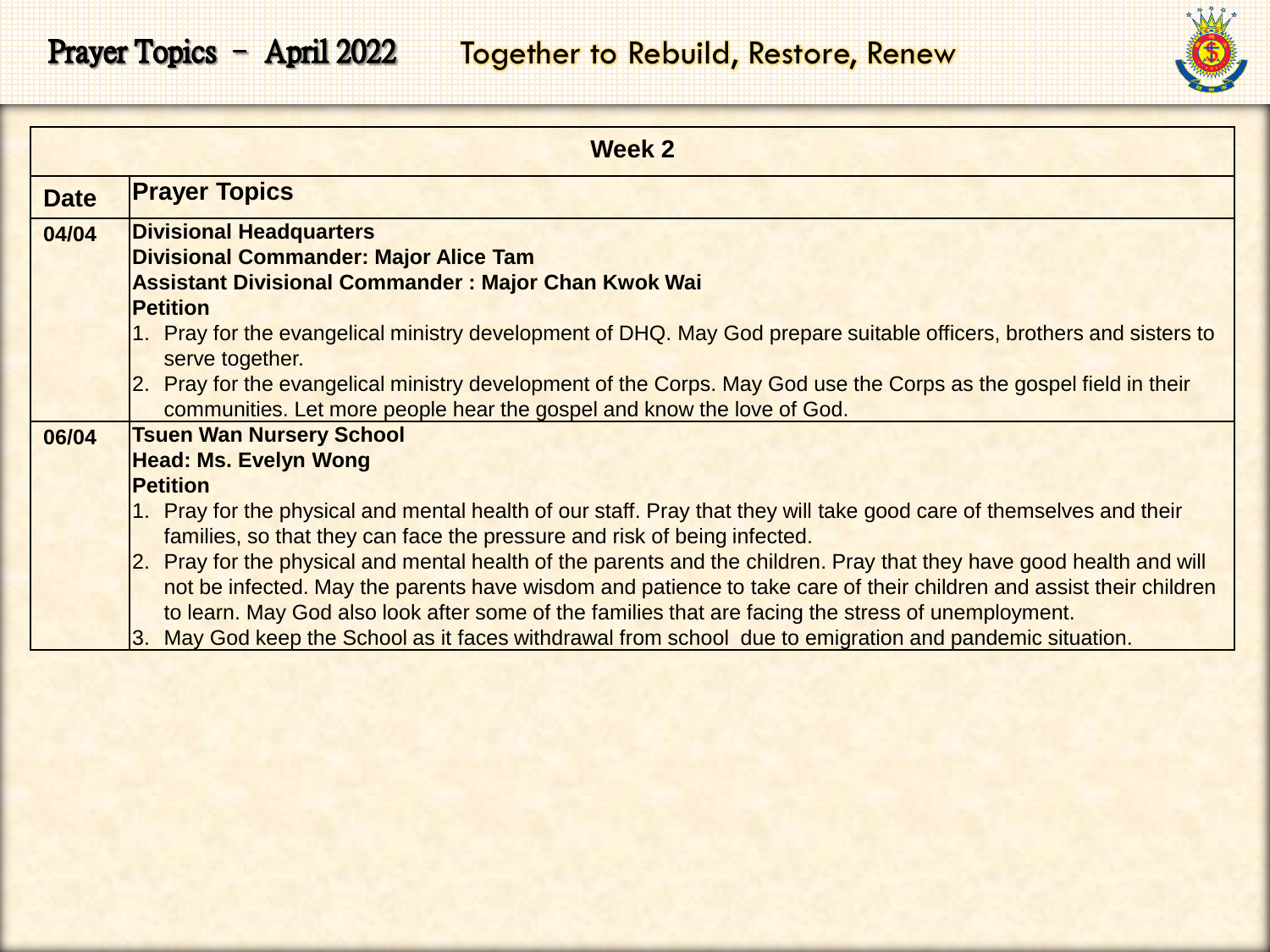

|             | <b>Week 2</b>                                                                                                                                                                                                                                                                                                                                                                                                                                                                                                                                                                                                                                                                                                                                                                                                                                                                                                                                                                                                           |
|-------------|-------------------------------------------------------------------------------------------------------------------------------------------------------------------------------------------------------------------------------------------------------------------------------------------------------------------------------------------------------------------------------------------------------------------------------------------------------------------------------------------------------------------------------------------------------------------------------------------------------------------------------------------------------------------------------------------------------------------------------------------------------------------------------------------------------------------------------------------------------------------------------------------------------------------------------------------------------------------------------------------------------------------------|
| <b>Date</b> | <b>Prayer Topics</b>                                                                                                                                                                                                                                                                                                                                                                                                                                                                                                                                                                                                                                                                                                                                                                                                                                                                                                                                                                                                    |
| 07/04       | <b>THURSDAY WORLDWIDE PRAYER MEETING</b><br><b>Australia Territory</b><br><b>TC: Commissioner Robert Donaldson</b>                                                                                                                                                                                                                                                                                                                                                                                                                                                                                                                                                                                                                                                                                                                                                                                                                                                                                                      |
|             | <b>CS: Colonel Winsome Merrett</b>                                                                                                                                                                                                                                                                                                                                                                                                                                                                                                                                                                                                                                                                                                                                                                                                                                                                                                                                                                                      |
|             | Officers 1,605(A706/R899) Corps 295 Outposts 14                                                                                                                                                                                                                                                                                                                                                                                                                                                                                                                                                                                                                                                                                                                                                                                                                                                                                                                                                                         |
|             | Sr Soldiers 12,330 Jr Soldiers 1,548 Adherents 3,975<br><b>Petition</b>                                                                                                                                                                                                                                                                                                                                                                                                                                                                                                                                                                                                                                                                                                                                                                                                                                                                                                                                                 |
|             | 1. Increased faith: That Australian Salvos will recognise our need for Jesus, that we will be dependent on Him for all<br>we need so we might bless the world around us and see God's hand at work. That we would pray for miracles,<br>change, innovation and a sweep of the Holy Spirit and fully expect to have God happen where we are.<br>Increased love: That our people and our country would feel loved by God, each other and us. That those who are<br>I2.<br>felt left on the fringes are included in every aspect of life, community and leadership. That the voices of Aboriginal<br>and Torres Strait Islander communities (our indigenous First Nations people) would influence our decision-making<br>and directions for the future. That love would be expressed in our meeting places, and that all cultures and<br>nationalities would find a place to belong and a language of love to speak within our movement so people might<br>know the transformative grace of God at work in and through us. |
| 08/04       | Lai King Home (Rehab Services & Social Enterprise)<br><b>Service Supervisor: Ms. Queenie Wong,</b>                                                                                                                                                                                                                                                                                                                                                                                                                                                                                                                                                                                                                                                                                                                                                                                                                                                                                                                      |
|             | <b>Petition</b>                                                                                                                                                                                                                                                                                                                                                                                                                                                                                                                                                                                                                                                                                                                                                                                                                                                                                                                                                                                                         |
|             | 1. Pray that our service users, families and the staff who are infected by Omicron will recover and be healthy soon.<br>2. Pray that the pandemic will go away soon. Everyone resumes normal life and live happily.                                                                                                                                                                                                                                                                                                                                                                                                                                                                                                                                                                                                                                                                                                                                                                                                     |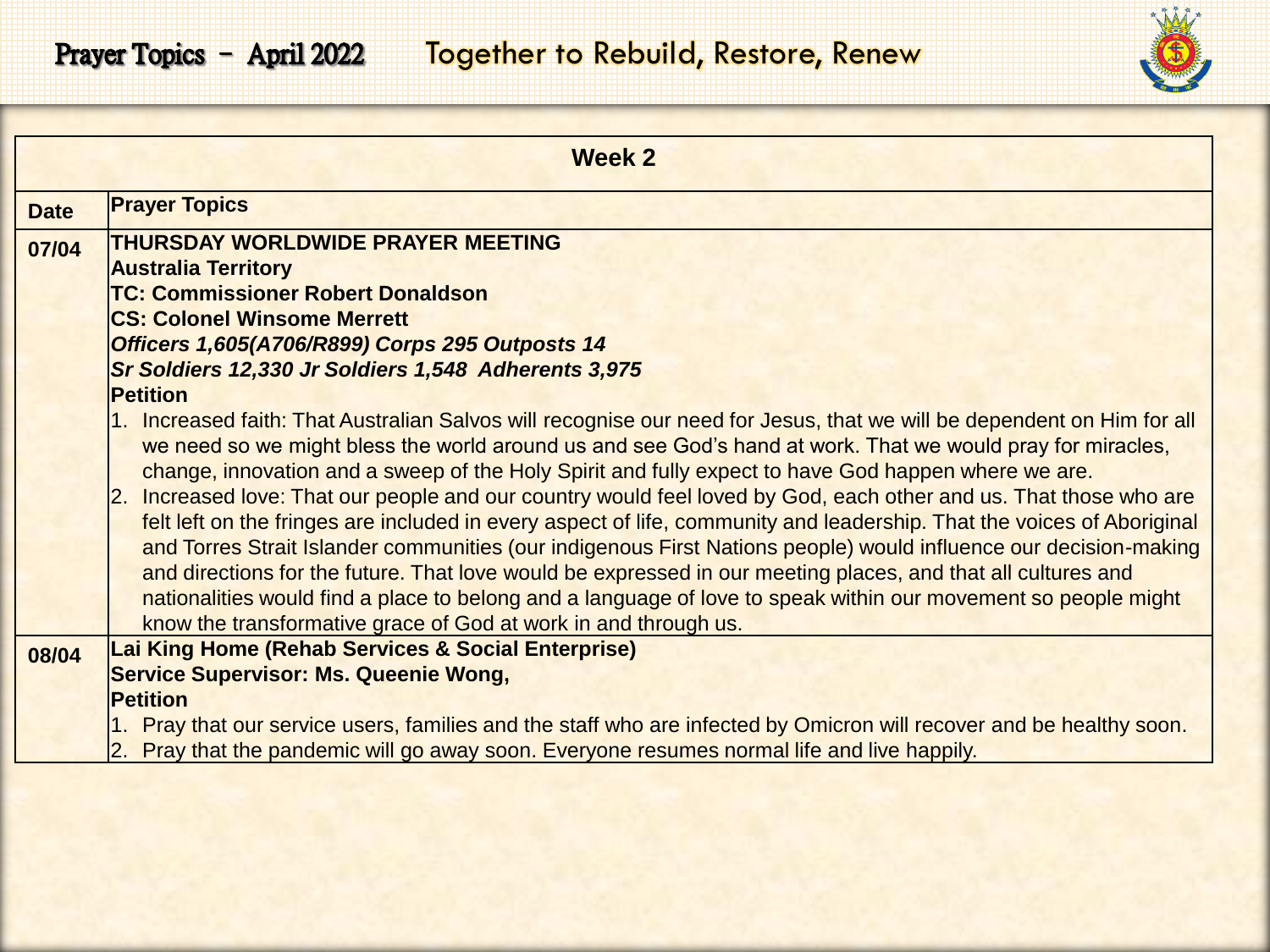

|             | Week 3                                                                                                                                                                                                                                                                                                                                                                                           |
|-------------|--------------------------------------------------------------------------------------------------------------------------------------------------------------------------------------------------------------------------------------------------------------------------------------------------------------------------------------------------------------------------------------------------|
| <b>Date</b> | <b>Prayer Topics</b>                                                                                                                                                                                                                                                                                                                                                                             |
| 11/04       | <b>Educational Services Department</b><br><b>Edcuational Services Director: Dr. Simon Ho</b><br><b>Petition</b>                                                                                                                                                                                                                                                                                  |
|             | 1. According to the instruction of EDB, the schools had advanced the summer vacation in July and August to a<br>special vacation in March and April. May God look after the physical and mental needs of the students.<br>2. The public examination will commence soon. May God grant the students wisdom and good health as they attend<br>the examination.                                     |
|             | 3. We give thanks to God that the number of students of our Centaline Charity Fund Queens' Hill School has<br>increased from single digit to over a hundred within half a year. May God give us guidance continuously. The<br>school will provide Christian education, hopefully it will become the faith centre in this new community, that God's<br>salvation may reach the unbelievers there. |
| 12/04       | <b>Tseung Kwan O Corps</b><br><b>Corps Officer: Major Norris Cheung</b>                                                                                                                                                                                                                                                                                                                          |
|             | <b>Petition</b>                                                                                                                                                                                                                                                                                                                                                                                  |
|             | 1. Pray for the spiritual life of brothers and sisters under pandemic. May God grant us confidence to face various<br>situations and challenges.                                                                                                                                                                                                                                                 |
|             | 2. Pray for the pastoral care ministries of the Corps. Give thanks to God that we can keep in touch via online<br>communication and take care of each other.                                                                                                                                                                                                                                     |
| 13/04       | <b>Wah Fu Nursery School</b>                                                                                                                                                                                                                                                                                                                                                                     |
|             | <b>Head: Ms.Mabel Lo</b>                                                                                                                                                                                                                                                                                                                                                                         |
|             | <b>Petition</b><br>1. Pray for the children, staff and their families of our school. With the power of God, they will have good health for                                                                                                                                                                                                                                                       |
|             | their body and mind to face the challenges positively in each day and be considerate in current social situation.                                                                                                                                                                                                                                                                                |
|             | Pray for God's protection and guidance that we can make good preparation in the special vacation, such as the re-<br>$\mathsf{2}.$                                                                                                                                                                                                                                                               |
|             | arrangement of the course, disinfection and cleaning work, continuous online games and sharing activities with the<br>children. May parents have support on teaching their children. We will continue to optimise our education work.                                                                                                                                                            |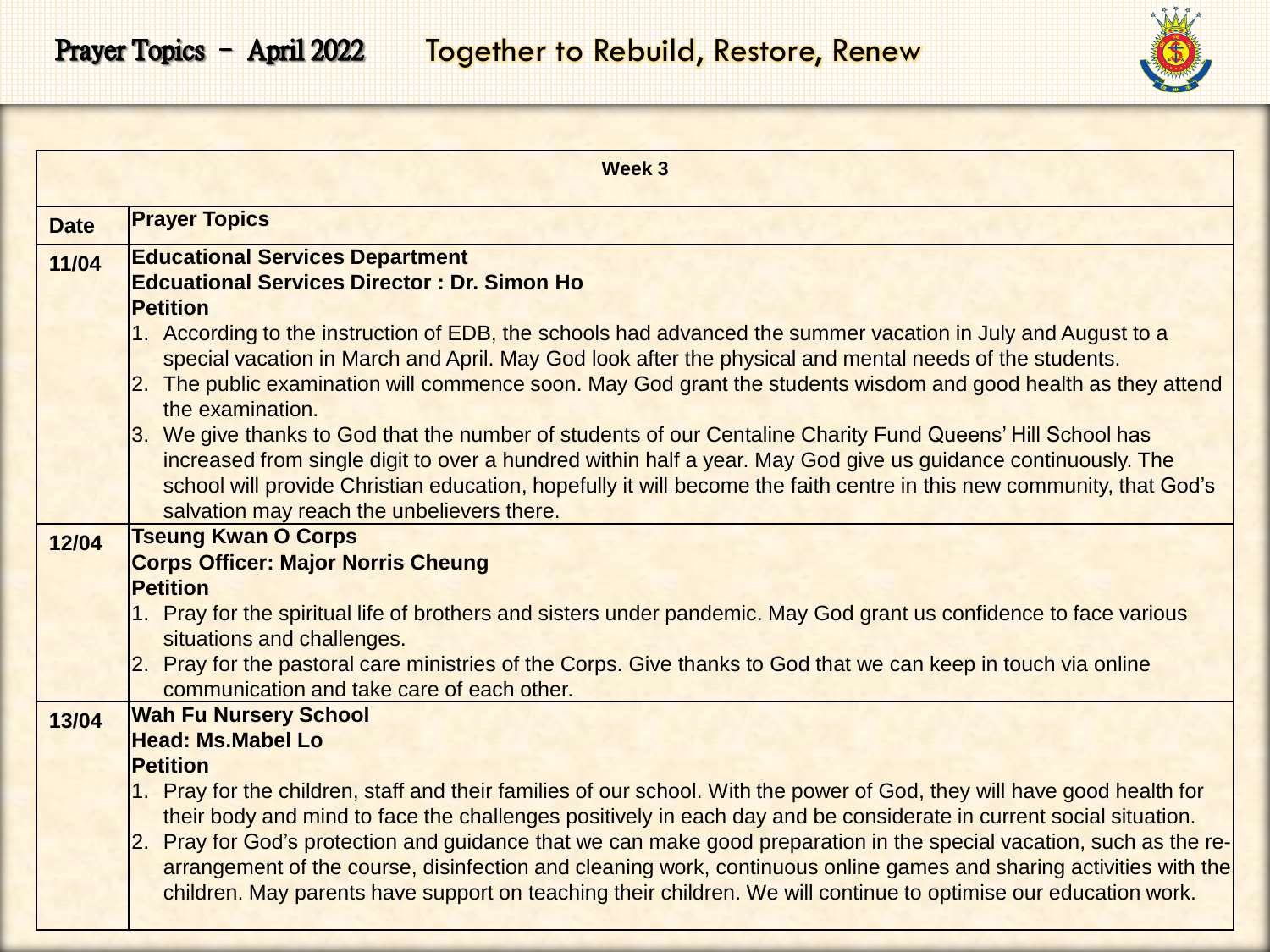

| Week 3      |                                                                                                                    |
|-------------|--------------------------------------------------------------------------------------------------------------------|
| <b>Date</b> | <b>Prayer Topics</b>                                                                                               |
| 14/04       | <b>THURSDAY WORLDWIDE PRAYER MEETING</b>                                                                           |
|             | <b>Angola Command</b>                                                                                              |
|             | <b>TC: Lt-Colonel Gracia Matondo</b>                                                                               |
|             | <b>GS: Major Sergio Nsumbu</b>                                                                                     |
|             | Officers 65(A51/R14) Corps 32 Outposts 11                                                                          |
|             | Sr Soldiers 4,258 Jr Soldiers 923 Adherents 133                                                                    |
|             | <b>Thanksgiving</b>                                                                                                |
|             | 1. Obtaining a permanent visa for the Reinforcement Officers (projects & ETO)                                      |
|             | 2. Acceptance of 12 candidates for the next Officers training session 2022-2024                                    |
|             | <b>Petition</b>                                                                                                    |
|             | 1. Peace and tranguillity for this year that the country is preparing for the general elections in August.         |
|             | 2. The harsh consequences of the pandemic on the lives of the population (financial, psychological and emotional). |
|             | 3. Growth and development of The Salvation Army within the country.                                                |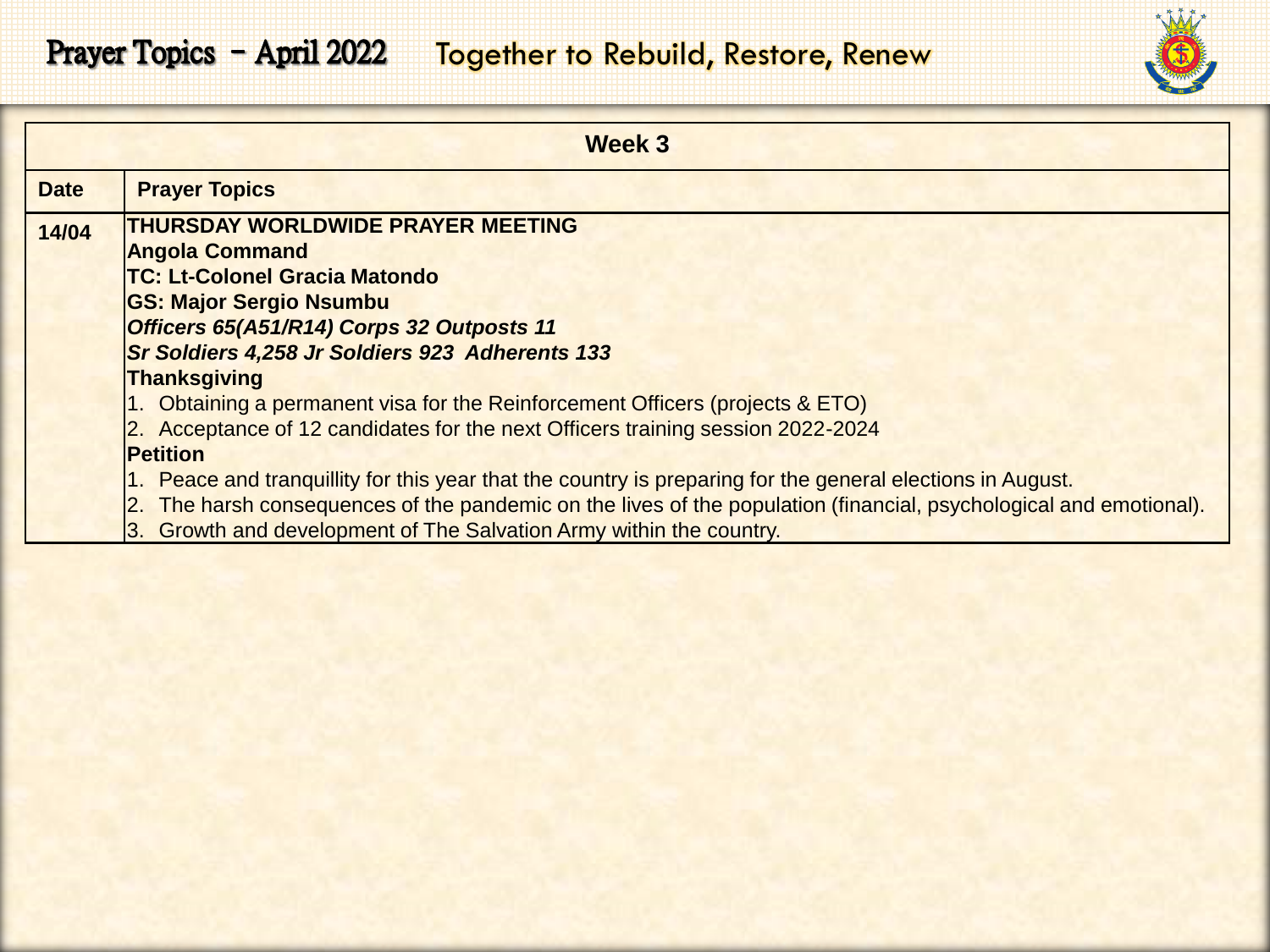

|             | <b>Week 4</b>                                                                                                                                                                                                                                                                                                                                                                                                                                                                                                                                                                                                                       |
|-------------|-------------------------------------------------------------------------------------------------------------------------------------------------------------------------------------------------------------------------------------------------------------------------------------------------------------------------------------------------------------------------------------------------------------------------------------------------------------------------------------------------------------------------------------------------------------------------------------------------------------------------------------|
| <b>Date</b> | <b>Prayer Topics</b>                                                                                                                                                                                                                                                                                                                                                                                                                                                                                                                                                                                                                |
| 19/04       | <b>Tsuen Kwai Corps</b><br><b>Corps Officer: Major Belinda Tso</b><br><b>Associate Corps Officer: Major Simon Tso</b><br><b>Petition</b><br>1. Pray that the teenagers will have motivation in their learning under the pandemic. May the Lord grant them the<br>enthusiasm to pursue on their academic and truth. May God also grant them good character and to be loved by<br>God and people.<br>Pray for the Evangelism Explosion III training of the Corps. May God move the brothers and sisters to be willing to<br>commit to the Great Commission, to be equipped and to learn the comprehensive evangelical method. May God |
| 20/04       | prepare for us people, time and opportunities.<br><b>Wo Che Nursery School</b><br><b>Head: Ms. Seto Yee Man</b><br><b>Petition</b>                                                                                                                                                                                                                                                                                                                                                                                                                                                                                                  |
|             | 1. With the outbreak of the pandemic, the medical system is overwhelmed. Pray for the mercy of the Lord to allow<br>the patients be healed, and protect the medical and frontline personnel.<br>Pray for the parents, children and their families to be isolated under compulsory testing and the tiredness of the<br>12.<br>parents who queue for testing and vaccination.<br>Pray for the stability of the manpower of the school.<br> 3.                                                                                                                                                                                         |
|             | Pray for children's health.<br> 4.<br>Pray for children's safety and protection.<br>15.<br>Pray for the emotion of the children and the caregivers (parents or seniors).<br>16.<br>7. Pray for the teachers' preparation for video teaching and filming.<br>8. Pray for the staff who needs to go to work under the pandemic situation. Hope they will not be infected when going<br>to work.                                                                                                                                                                                                                                       |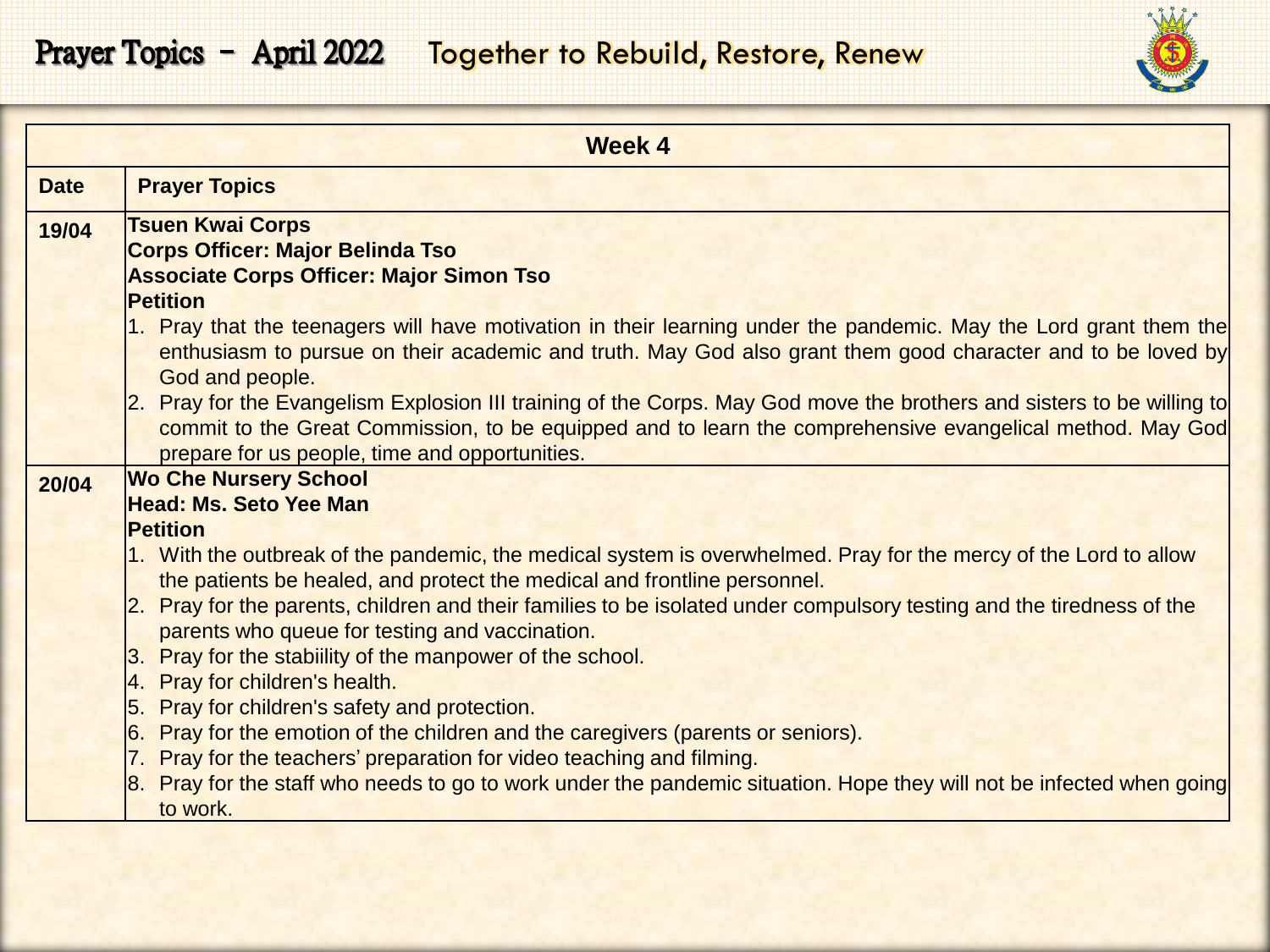

|             | Week 4                                                                                                              |
|-------------|---------------------------------------------------------------------------------------------------------------------|
| <b>Date</b> | <b>Prayer Topics</b>                                                                                                |
| 21/04       | <b>THURSDAY WORLDWIDE PRAYER MEETING</b>                                                                            |
|             | <b>Canada and Bermuda Territory</b>                                                                                 |
|             | <b>TC: Commissioner Floyd Tidd</b>                                                                                  |
|             | <b>CS: Colonel Evie Diaz</b>                                                                                        |
|             | Officers 1,524(A590/R934) Corps 279 Outposts 3                                                                      |
|             | Sr Soldiers 15,411 Jr Soldiers 2,000 Adherents 29,233                                                               |
|             | <b>Petition</b>                                                                                                     |
|             | 1. Commissioners Floyd & Tracey Tidd, and Col. Evie Diaz as they give leadership to the territory.                  |
|             | 2. All aspects of the relocation of the College for Officer Training from Winnipeg to Toronto over the next year.   |
| 22/04       | <b>Senior Citizens Talent Advancement Project Kwun Tong Centre</b>                                                  |
|             | <b>Centre Manager: Ms. Joyce Ho</b>                                                                                 |
|             | <b>Petition</b>                                                                                                     |
|             | 1. Pray for good health and strong mind of the staff under the pandemic.                                            |
|             | 2. Pray that the operation and online course can be continued under the pandemic. The retired people and the senior |
|             | can keep learning and contact with the community.                                                                   |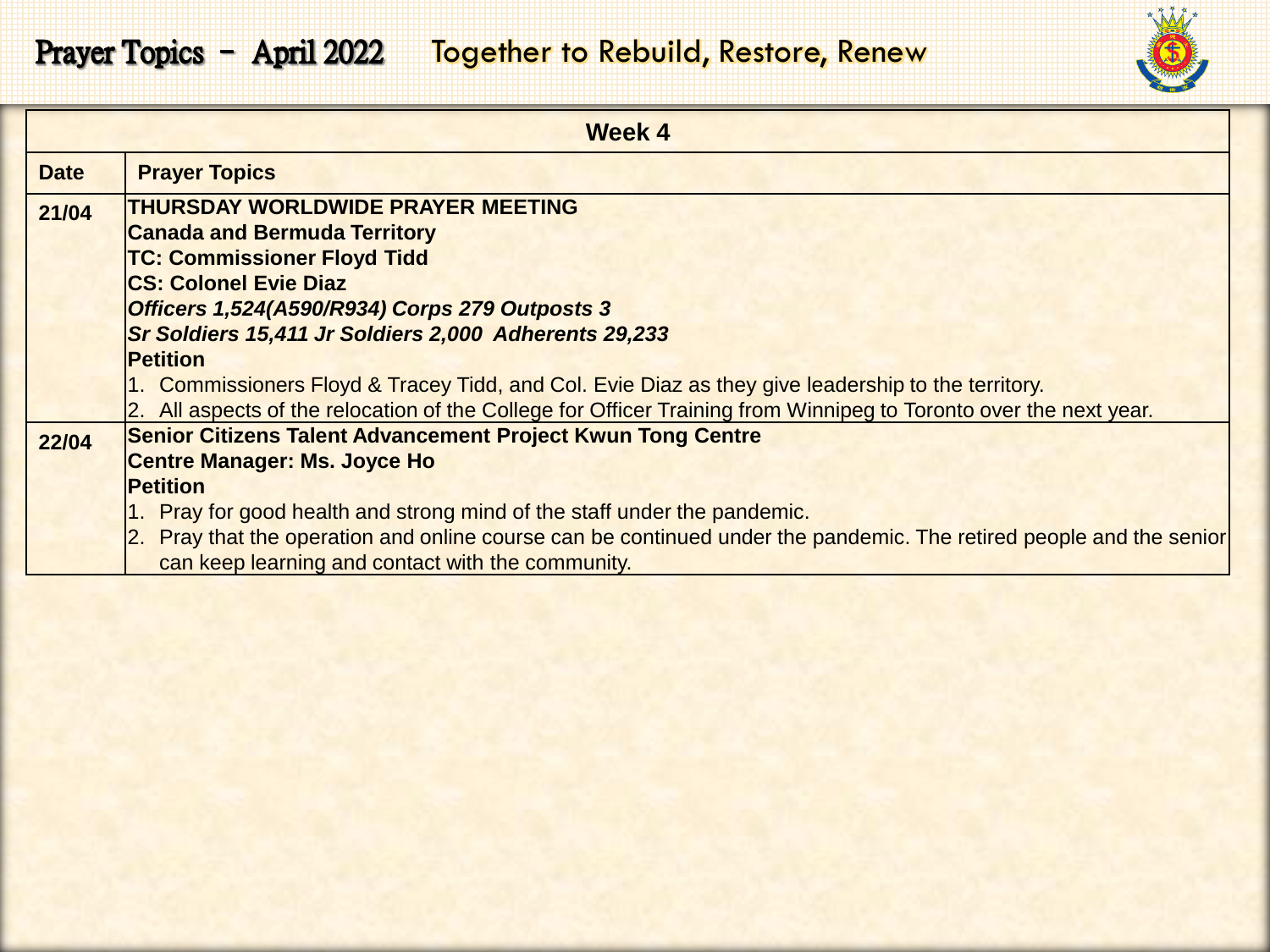

| Week 5      |                                                                                                                                                                                                                                  |
|-------------|----------------------------------------------------------------------------------------------------------------------------------------------------------------------------------------------------------------------------------|
| <b>Date</b> | <b>Prayer Topics</b>                                                                                                                                                                                                             |
| 25/04       | <b>Executive Office</b>                                                                                                                                                                                                          |
|             | <b>OC: Lieut-Colonel Bob Lee</b><br><b>GS: Major Minny Chan</b>                                                                                                                                                                  |
|             | <b>Petition</b>                                                                                                                                                                                                                  |
|             | 1. Pray for all our officers, staff, soldiers and volunteers. May God strengthen and protect them all as they serve                                                                                                              |
|             | faithfully in The Salvation Army in this challenging time of pandemic. Pray also for all our students, service users                                                                                                             |
|             | and their families. May God protect them and keep them safe and healthy. We pray that God's healing grace come                                                                                                                   |
|             | upon those who are sick so that they will recover soon.<br>2. We ask God for His mercy in Hong Kong and stop the spreading of the COVID. Let us cast our anxiety onto Him                                                        |
|             | because He cares for us. May God's peace fill our hearts.                                                                                                                                                                        |
| 26/04       | <b>Tung Chung Corps</b>                                                                                                                                                                                                          |
|             | <b>Corps Officer: Major Tommy Chan</b>                                                                                                                                                                                           |
|             | <b>Associate Corps Officer: Major Helina Chan</b>                                                                                                                                                                                |
|             | <b>Petition</b>                                                                                                                                                                                                                  |
|             | 1. Pray for Tung Chung Corps and Lam Butt Chung Memorial School. We will help each other and stay peace with<br>the Lord.                                                                                                        |
|             | 2. Pray for the brothers and sisters that they will have wisdom to express their trust and care under the Group                                                                                                                  |
|             | <b>Gathering Restriction.</b>                                                                                                                                                                                                    |
| 27/04       | <b>Ann Wyllie Memorial School</b>                                                                                                                                                                                                |
|             | <b>Head: Mr. Victor Ma</b>                                                                                                                                                                                                       |
|             | <b>Petition</b>                                                                                                                                                                                                                  |
|             | 1. Pray for the health of all teachers and students, parents, school managers and all those who serve the school<br>during the pandemic. May the Lord protect them so that everyone can get through the difficulties peacefully. |
|             | 2. Pray that all measures and plans implemented by the school during the pandemic will be operated smoothly and                                                                                                                  |
|             | effectively.                                                                                                                                                                                                                     |